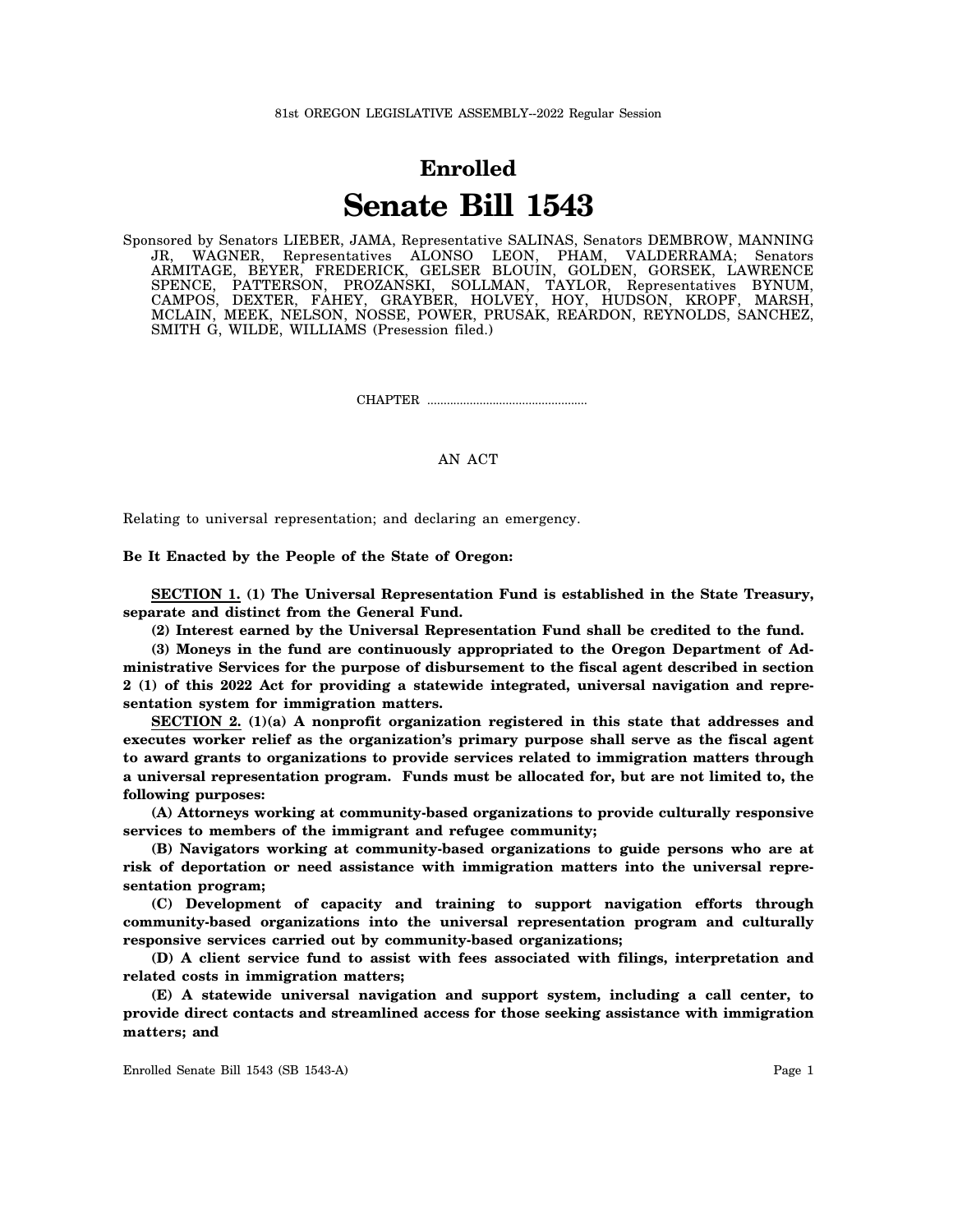**(F) A clearinghouse to provide logistical support, income and program eligibility screening, navigation review, case placement and technical assistance, and referral coordination, mentoring and supervision of attorneys working for community-based organizations.**

**(b) All individuals seeking services through the universal representation program must be enrolled and are subject to an income and program eligibility screening and a priority recommendation through the clearinghouse described in paragraph (a) of this subsection.**

**(c) Information provided to the clearinghouse described in paragraph (a) of this subsection is subject to the lawyer-client privilege under ORS 40.225.**

**(2) For all grants awarded under this section by the fiscal agent described in subsection (1) of this section, the fiscal agent shall:**

**(a) Create a uniform method of reporting grant outcomes to facilitate comparison of results between grant recipients;**

**(b) Require that grant recipients provide services free of charge;**

**(c) Require grant recipients to prioritize legal services to detained individuals and individuals at imminent risk of deportation before other immigration matters when applicable;**

**(d) Require all individuals seeking services to be enrolled and subject to a uniform income and program eligibility screening and a priority recommendation through the clearinghouse described in subsection (1) of this section;**

**(e) Provide services to all income- and program-eligible individuals subject to reasonably measured capacity;**

**(f) Encourage the use of best practices to design the delivery of legal services to the immigrant and refugee population; and**

**(g) Ensure that a person denied services receives notice of the reasons for denial and that the notice is provided to the fiscal agent.**

**(3) The fiscal agent described in subsection (1) of this section shall:**

**(a) Issue grants through a request for proposal process;**

**(b) Conduct a performance audit at the conclusion of the second year after the Universal Representation Fund established under section 1 of this 2022 Act is operative and every two years thereafter; and**

**(c) Conduct a financial audit at the conclusion of the second year after the fund is operative and every two years thereafter.**

**(4)(a) The Chief Justice of the Supreme Court shall transfer funds appropriated for this purpose to the Oregon State Bar for use by the Legal Services Program established under ORS 9.572 to provide legal services to individuals on immigration matters and related matters, including but not limited to the provision of general legal information and legal referral services designed to increase access to the justice system.**

**(b) The Legal Services Program shall adopt standards and guidelines for the provision of services under this subsection that are consistent with the requirements set forth in subsection (2) of this section.**

**(5) The fiscal agent described in subsection (1) of this section shall convene an advisory committee for the universal representation program. The advisory committee shall meet periodically and make recommendations relating to the coordination of services, standards and guidelines, the development of best practices and other matters related to universal representation. The committee shall be chaired by:**

**(a) The administrative head, or the designee of the administrative head, of the fiscal agent described in subsection (1) of this section;**

**(b) The administrative head, or the designee of the administrative head, of a grantee under subsection (1) of this section; and**

**(c) The administrative head, or the designee of the administrative head, of a legal services provider providing services under subsection (4) of this section.**

**(6) No later than August 31 of each year, the fiscal agent described in subsection (1) of this section shall submit, to a committee or interim committee of the Legislative Assembly**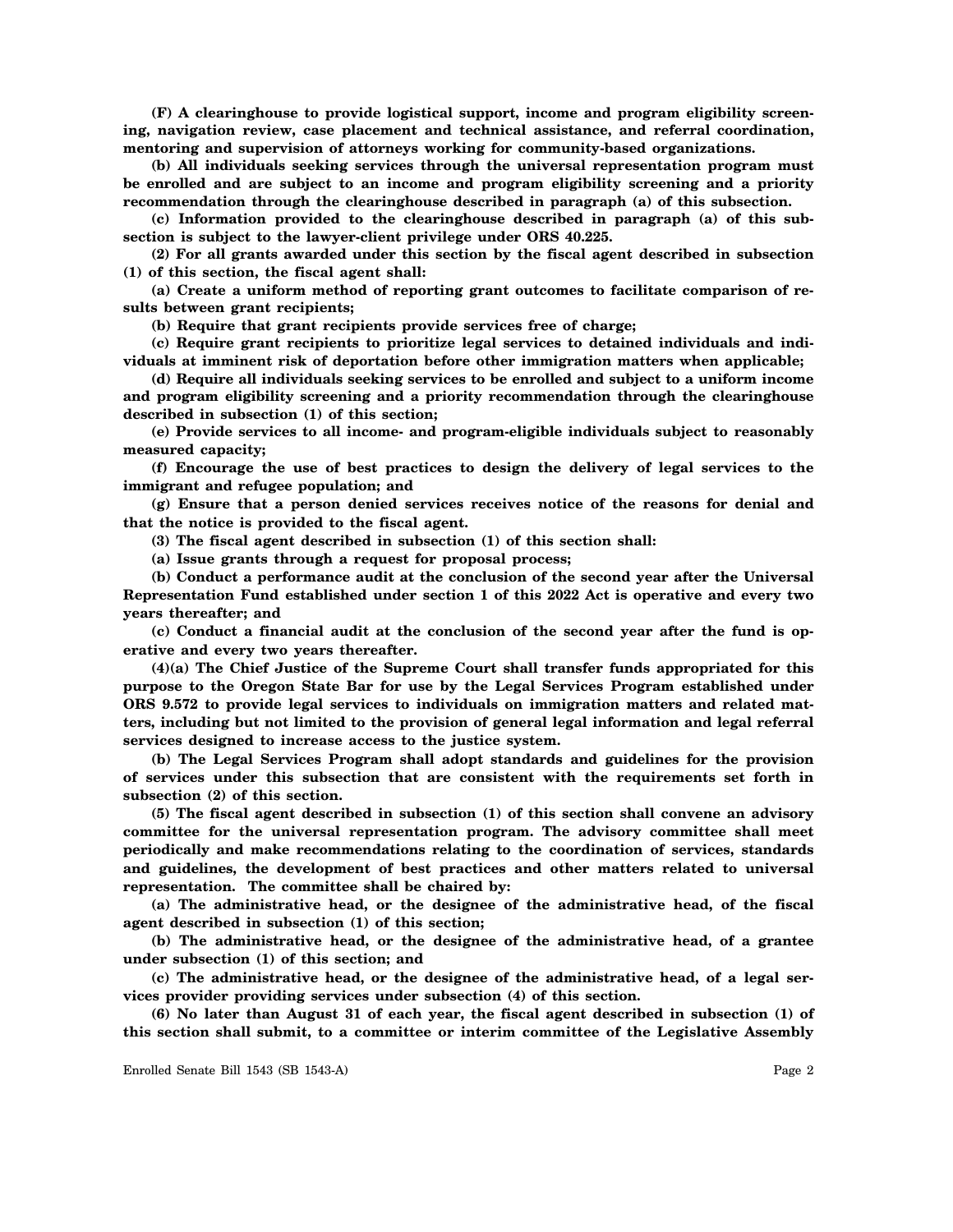**dealing with legal services, the Oregon Department of Administrative Services and the Legislative Fiscal Officer, a report on the grants the fiscal agent awarded under this section. The report must specify, but is not limited to:**

**(a) How many individuals have entered the universal representation program;**

**(b) How many individuals have accepted wraparound assistance from community-based organizations;**

**(c) The number and types of cases and matters in which legal services were delivered, disaggregated by grantee;**

**(d) The counties in which the community-based organizations have provided services;**

**(e) A comparison of programs offering services and recommendations to improve service delivery for community-based organizations receiving funds from the fiscal agent;**

**(f) The findings of performance and fiscal audits described in subsection (3)(b) and (c) of this section; and**

**(g) Other matters as recommended by the advisory committee.**

**(7) In appropriating moneys for programs under this section, the Legislative Assembly shall endeavor to allocate funding as follows:**

**(a) 70 percent of available funds to the Universal Representation Fund established under section 1 of this 2022 Act; and**

**(b) 30 percent of available funds to the Judicial Department for purposes of transfer to the Oregon State Bar under subsection (4) of this section.**

**(8) As used in this section:**

**(a) "Community-based organization" means a nonprofit organization registered in this state that provides culturally responsive services to immigrant and refugee communities in Oregon.**

**(b) "Culturally responsive service" means a service that is respectful of, and relevant to, the beliefs, practices, cultures and linguistic needs of diverse consumer or client populations and communities whose members identify as having particular cultural or linguistic affiliations by virtue of their place of birth, ancestry or ethnic origin, religion, preferred language or language spoken at home, and that has the capacity to respond to the issues of diverse communities and to require knowledge and capacity at systemic, organizational, professional and individual levels of intervention.**

**(c) "Immigration matter" has the meaning given that term in ORS 9.280.**

**SECTION 3. The fiscal agent described in section 2 (1) of this 2022 Act shall make the first report described in section 2 (6) of this 2022 Act no later than August 31, 2024.**

**SECTION 4. (1) In addition to and not in lieu of any other appropriation, there is appropriated to the Oregon Department of Administrative Services, for the biennium ending June 30, 2023, out of the General Fund, the amount of \$10,500,000, for deposit in the Universal Representation Fund established under section 1 of this 2022 Act and disbursement to Oregon Worker Relief as the fiscal agent under section 1 of this 2022 Act.**

**(2) In addition to and not in lieu of any other appropriation, there is appropriated to the Judicial Department, for the biennium ending June 30, 2023, out of the General Fund, the amount of \$4,500,000, for the purposes of implementing section 2 (4) of this 2022 Act.**

**SECTION 5. Notwithstanding any other law limiting expenditures, the amount of \$10,500,000 is established for the biennium ending June 30, 2023, as the maximum limit for payment of expenses by the Oregon Department of Administrative Services for the Universal Representation Fund established in section 1 of this 2022 Act.**

**SECTION 6. This 2022 Act being necessary for the immediate preservation of the public peace, health and safety, an emergency is declared to exist, and this 2022 Act takes effect on its passage.**